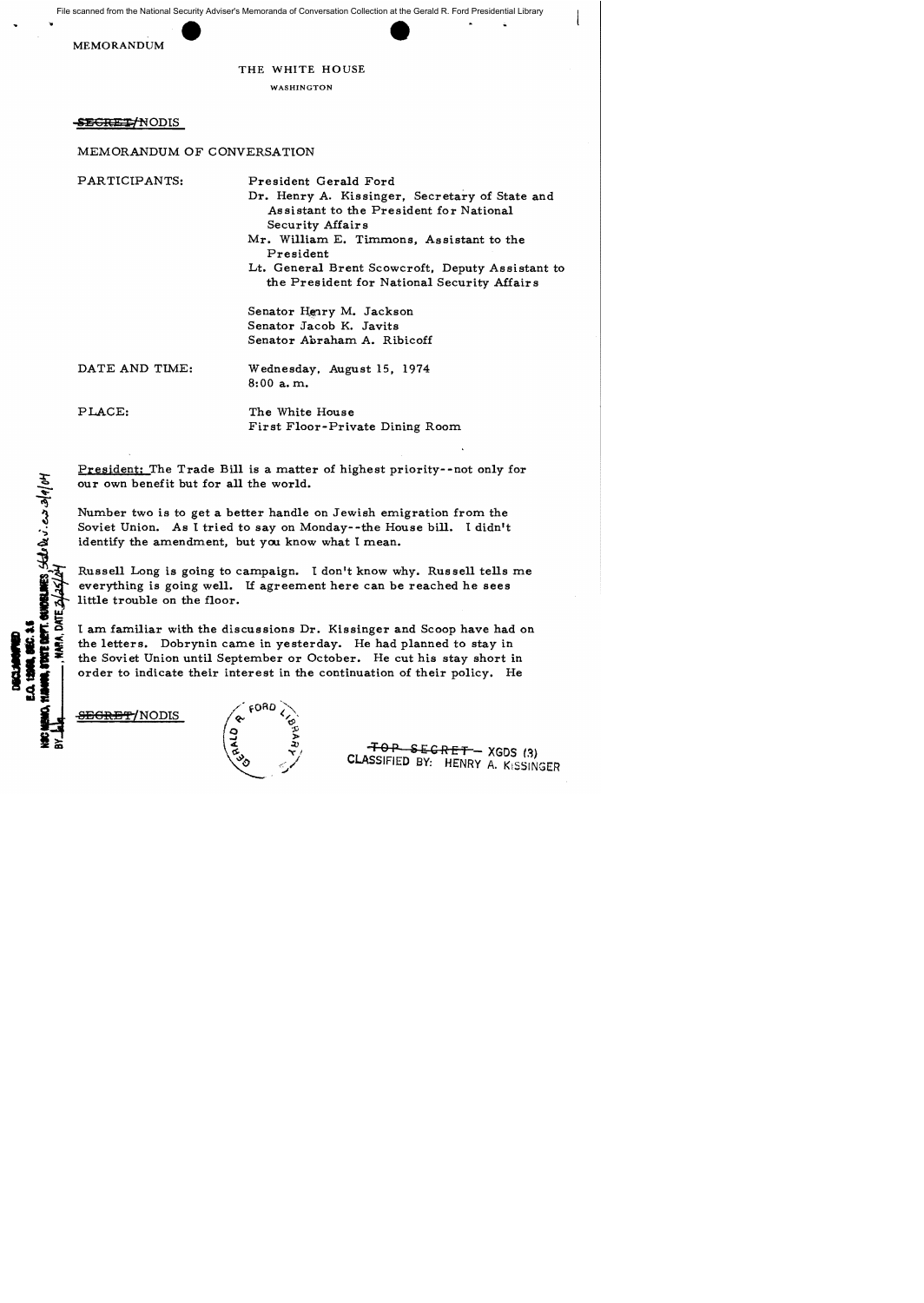## s<del>ecret</del>/NODIS 2

spent most of the time telling us that Brezhnev said that if harassment and difficulty with numbers continue, Brezhnev could take personal responsibility with the President. The President could complain directly to Brezhnev. Remember, Scoop, they previously said we had to bring it to the proper authorities, but never to Brezhnev.

Jackson: I think we are making good progress. The Russians are giving. The reports back from the Soviet Union are that they now consider there are 300,000 wanting to leave. They could handle that in 4-5 years. We got some letter changes last night. We three are in agreement. I want to touch base in the Senate, and talk to Meany. He is up tight about it. The labor people are fighting the hill.

Javits: The Trade Bill. This indicates their hangup.

Jackson: With this in the bill you will get more support from those who will push it for emigration.

Kissinger: In the text of the letter--we can't bother the President just about a legal clause. For example, it will cause no trouble with the Soviet Union to say "as frequently happened in the past."

Jackson: There are two areas. One is harassment. This is not just for the Jewish emigrants; it's all of the ethnic groups. The others are tough, but not well organized. They are hot on this.

President: I know, I have 5,000 Latvians in my old district.

Jackson: The big problem is harassment. If you apply, you get harassed.

Kissinger: They have specifically said those practices wouldn't take place. They may not keep the agreement, but that is something they have specifically assured us.

President: I can assure you that, if we get an agreement, if there are violations of it, it won't take me 24 hours to cut it off.

Ribicoff: There has been much quiet cooperation among us. We are at the last issue-- the 60, 000 figure. Is that realistic?

Kissinger: I am worried. If Jackson's figure is right, it is okay, but we don't know that. They don't want to have to expel people to meet a quota. They say the applications are dropping because of the Middle East situation. Would we know if harassment continues?



 $\circ$  .  $\circ$ ..." '.:fi  $\leq$   $5$ 

**1960**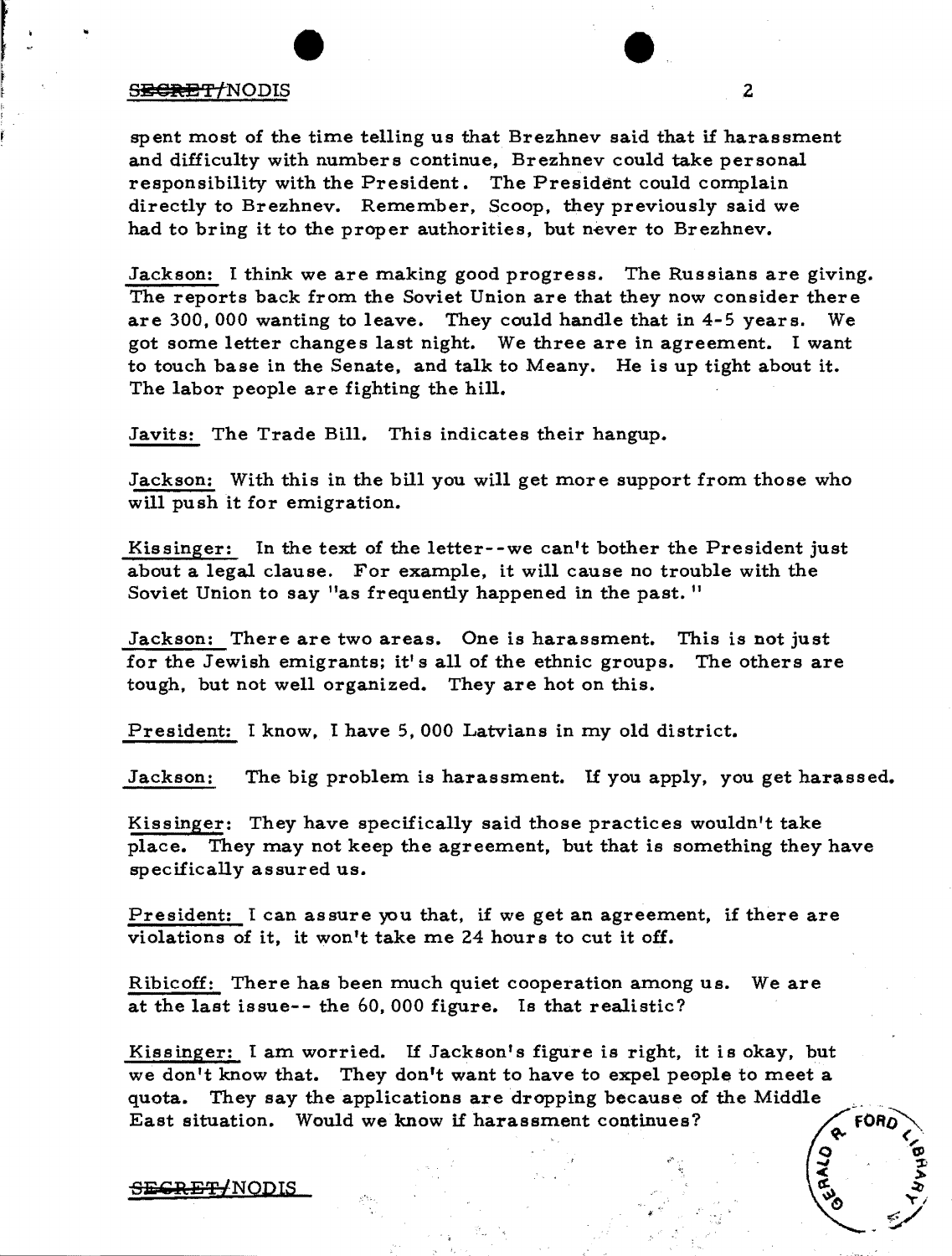### <del>SEGRET/</del>NODIS 3

· '

Jackson: Not necessarily. The subtle forms are the toughest. They are out to avoid quotas. The scheme is the letter, the response, and the interpretation. Our letter would say emigration would rise promptly from what they were.

Kissinger: That we can live with.

Jackson: This avoids your being associated with a quota. We must have the 1973 figures because this year is lower.

Kissinger: If you relate that to the number of applicants, and if there is no harassment. it should work if they keep their word.

Jackson: They are moving on security clearances. A cable I have here says they could leave after three years. There is general movement, Mr. President, which shows that the Soviet Union is in economic trouble. We don't want to push them into a corner.

MFN is a source of pride to them. The credits are a touchy area because they don't have anything to sell that doesn't require US capital. Oil, aluminum. They have hydroelectric power and Kaiser is putting up a plant. Forty percent of producing an ingot is power. But it is Kaiser capital.

President: If good authority for MFN is given, with Presidential authority to cut it off for violations with the assurances they and I have given, we have a club to insure performance.

Jackson: Yes, what we would do is leave it hang but with waiver authority. [He reads from the draft]. This is enough language. This is also your club with the Soviet Union.

President: Is the House bill a denial of authority?

Javits: The House language is onerous.

President: Let me propose. The general authority would cover all. Then a denial could apply to any one country who denied emigration.

Javits: That's not good either. You don't want to force you or us to break with the Soviet Union. We shouldn't be put in a place where it has to be proved that there are violations. The renewal obligation makes it an affirmative action. not a cut-off.

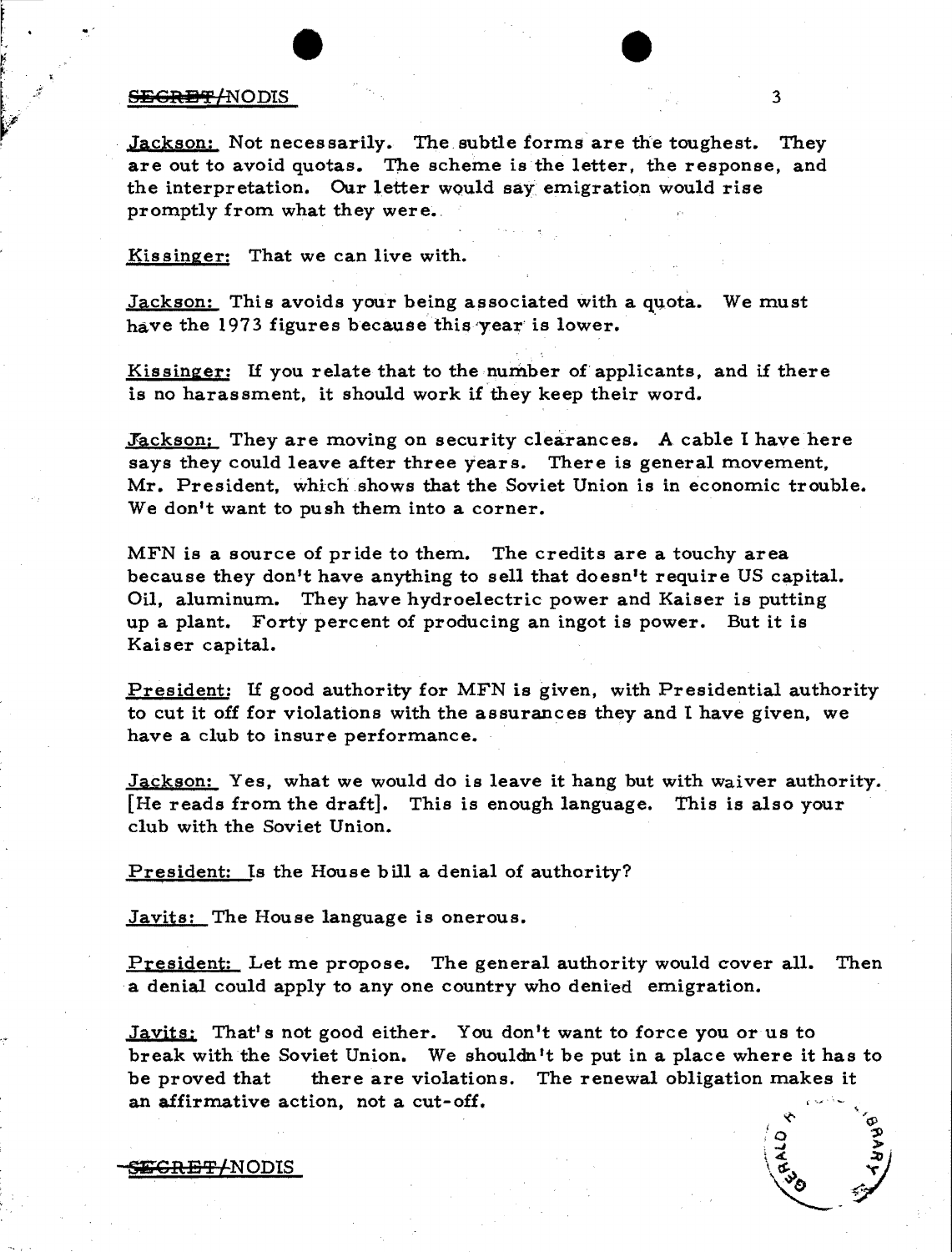## **'§iO .:iRiS** 'f' (NOD IS 4

 $\ddot{\phantom{0}}$ 

Jackson: By this method we would share the burden.

President: Let's see, I make a 12-month report and ask for an extension.

Congres s approves by a majority vote. How do we avoid a bottle-up?

Jackson: We could write in a must vote within so many days. We would grant it--this is a big concession--immediately. The Soviet Union wants MFN immediately and we make this big concession.

Timmons: It applies to credits also.

Jackson: Everything.

Kissinger: What worries me is this: If Congress has to renew your authority every year, we can have this kind of debate every year.

Javits: We could write a line that the President has the right to waive and then say this will continue for one year.

President: It's acumbersome procedure which is like the one on chrome. If we go this route we would have to have prompt resolution.

Jackson: We would have provisions to insure prompt action.

Kissinger: We can just get by with the letter. The interpretative statements overload the circuit. We have shown them this letter. There was no disagreement, on what the performance must be, but just on how to write it.

Javits: The interpretive letter is best.

Ribicoff: But Dr. Kissinger has to show it to the Soviet Union.

Kissinger: We have to distinguish between the objective and what we write down.

Javits: Take the non-proliferation treaty. We issued an interpretation about the French and British nuclear forces and the Soviet Union issued just exactly the opposite. Let the Soviet Union say what it wants.

President: How will the one-year affect business contract~? ( () <sup>~</sup> " :;:')0.

President: How will the one-year affect business contracts?<br>Javits: Even if we cut it off. contracts made will continue. , . !./

President: What worries me is that you identify a particular country by this.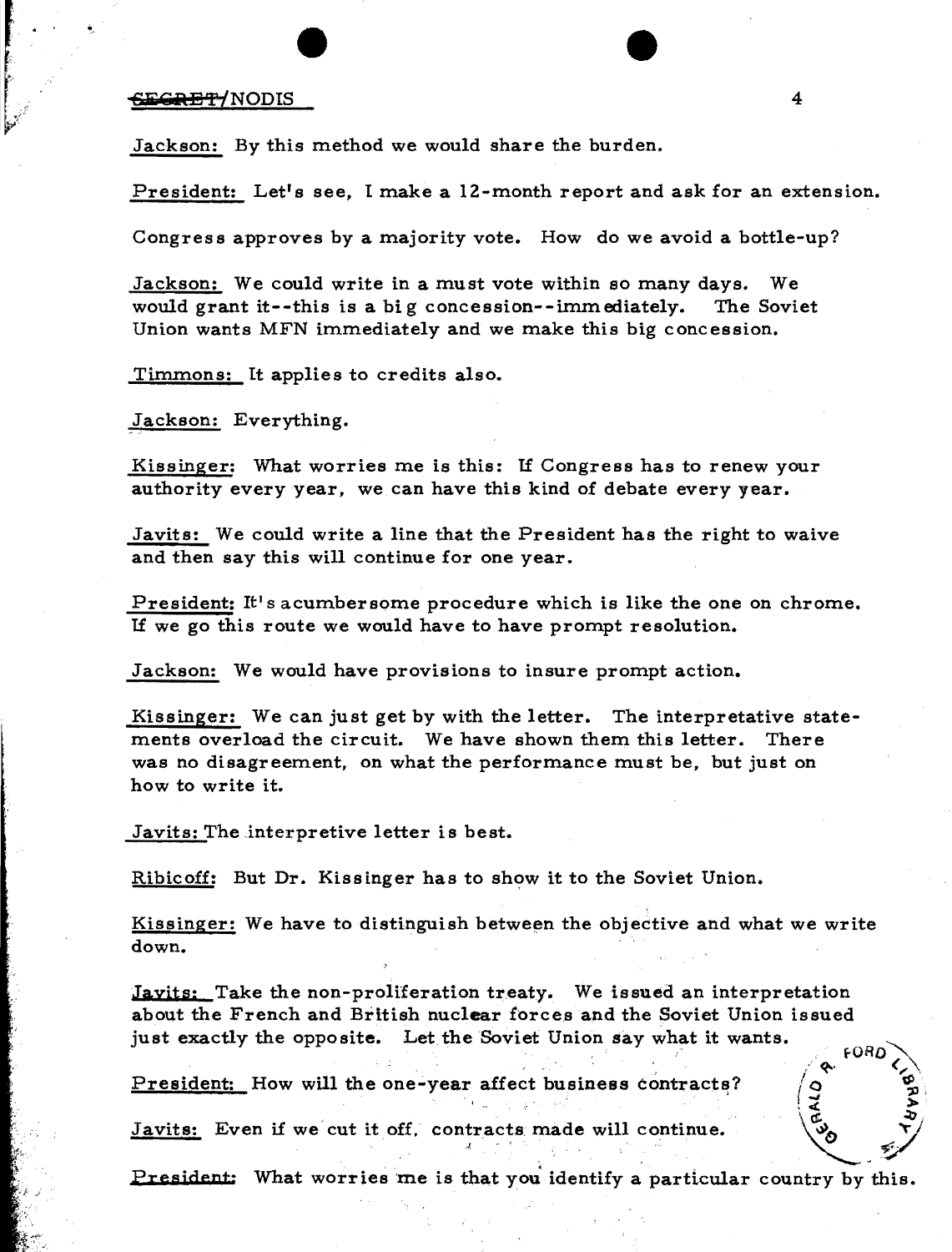## $-$ **6 iii C:** General Seconds 5

Jackson: No, just non-market states.

Kissinger: How would it apply to East Europe?

Jackson: It's the same for all of them.

Kissinger: How about Romanians?

Jackson: You would have to seek some assurances. The Romanians say they won't have any problem.

President: Supposing Romania performs and the Soviet Union doesn't. How would we handle that?

Jackson: We would work that out.

Javits: Abe and I talked to Ceausescu and he said it was no problem. I think they stopped because the Soviet Union didn't want them to set bloc policy. The PRC isn't yet an issue.

Kissinger: Because they want to keep MFN from the Soviet Union. Scoop has a great future in the PRC.

Jackson: They say the threat will come through Europe. Chou wants to talk to Mansfield on this.

Javits: The complaint in the Jewish community is that the Soviet Union has cut the rate and they should restore the rate before we move to show good faith. t said no. The same on the high visibility trials. They also fear numbers, as a possible quota. I don't buy this because with artful language we can make it okay.

Jackson: We don't want a bilateral agreement between West Germany and the Soviet Union to affect this. This argument is for about 1000 a month. We wouldn't want any other agreements to count against this quota.

President: I am worried about the language. I would prefer blanket authority with a right to cut off.

Let's get the technicians together and see if we can't work it out.

Jackson: This is so designed that Congress has to retain some authority.

E<del>CRET</del>/NODIS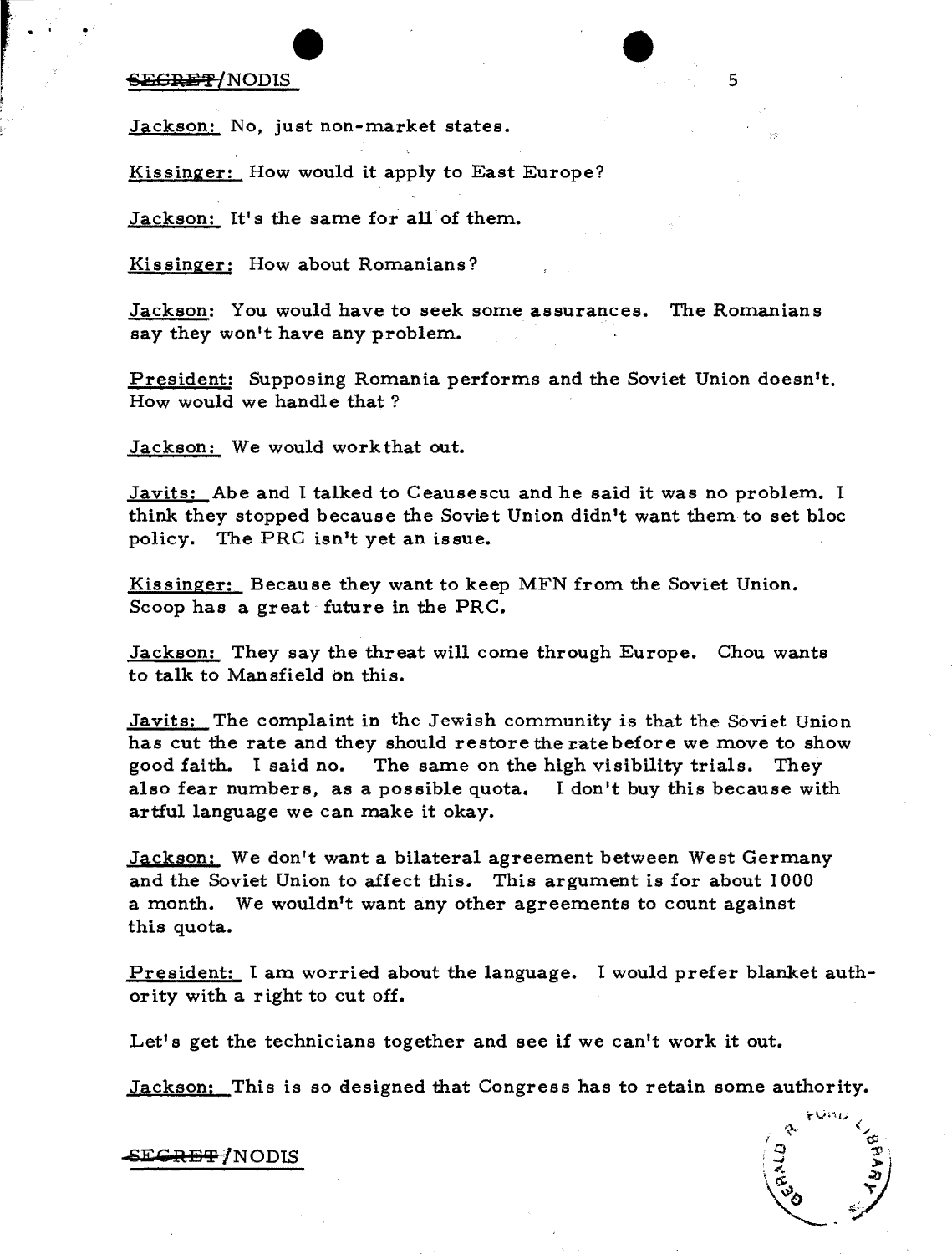## $\overline{\text{SEGRE}}$ t/NODIS 6

Javits: I think I can work something out on a waiver if he [Kissinger] believes it is viable to keep the Jackson Amendment with some positive or negative waiver. We need to try this.

Kissinger: How about a waiver subject to Congressional veto? It is the affirmative vote that worries me.

Jackson: Let's go back and work more--We are determined. I am a strong supporter of the trade bill. We are getting strong pressures from pressure group s.

Timmons: I have three points I would like to make quickly. On the other ethnic groups, how does this apply?

Renewal--how would it be done? And what do we say to the press?

President: That it was a very constructive meeting. Momentum is now under way for one of the most important pieces of legislation on the calendar.

Jackson: We will praise the President for constructive efforts for a solution. But don't say it is settled. We don't want to let the Soviet Union think we capitulated.

Javits: Also, we are determined, if it is humanly possible, to have a trade bill.

Jackson: You and Abe cover that.

Ribicoff: You are in a great position here with the change of President.

We will have no problem knowing about harassment. The most important thing is numbers. Once we have established that, and the exchange of letters, I am not worried.

On ce we know that harassment is ending and people are leaving, we are in good shape. They should go ahead with mark-up and amend on the floor to add the waiver.

Kissinger: If I may summarize, the three Senators are saying that if we keep the Jackson Amendment, they can be flexible on waiver authority. Let us look at this.

### ~BeRE + *INODIS*

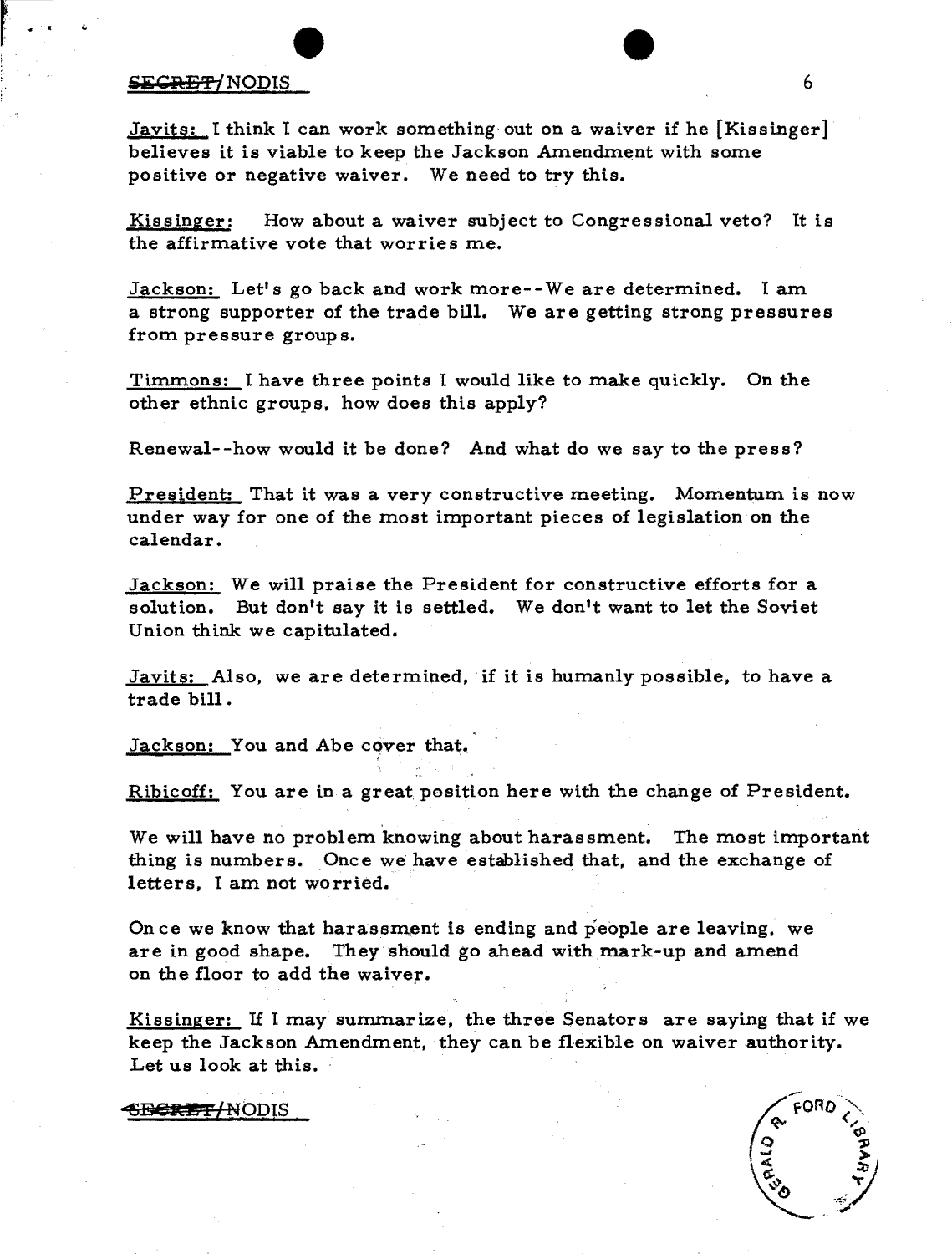## $\mathsf{RET}/\mathsf{NODIS}$  7

Jackson: We will ensure there can be no delay or filibuster. We will get our drafting people on this to get the language right. We had little time and this is only a rough idea and formulation.

President: The ExIm Bank lawyers don't understand all the legislative procedures.

Jackson: We should look at the options.



8EGRET ANODIS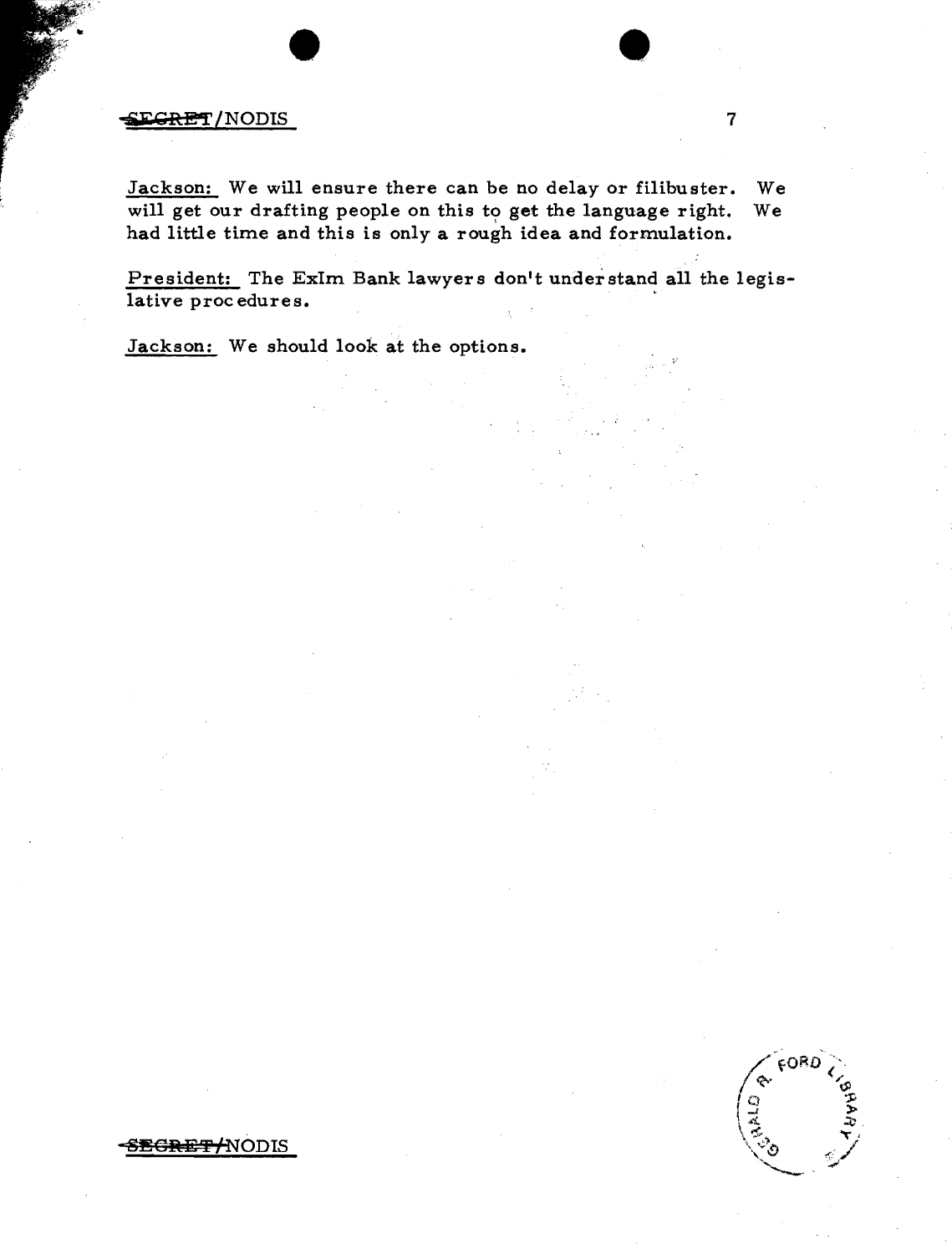P/K (Juman Rebind) Trimmo  $\int \delta$  and Transcriber BY 119 MARA, DATE 3/25/0 THE WHITE HOUSE W. Puffill WASHINGTON WASHINGTON  $\sqrt{2\pi\left(1-\frac{1}{2}\right)}$  $8$  Today 16 - 12 mm to drive. I you comed sund or pool  $\rho$  und & to (0-70pt K BMz pool at mina/Zamalara  $P$ Letter zaging his part was I wish I Though care a thing about way P #moris times comet.  $\int f(x)dx$  $\beta$ ak till -R Timms is readily cycle in golf. J. Howken good squat J Your plumed arga a parsion lik for haber day, and stock arranging p - c future send the purple expectation P Ttan & source Killed with parching Lu have chis  $%$ fac beroft then -KNAs placen work good fort - when is I know you all hang Jan-C-ypins my with  $\gamma -$  Reside water K Lastro Whet will take worth /3

NOC MEMO, 11/2488, STATE DEPT. GUIDELINES State le v. euro 3/9/04 THE WHITE HOUSE + Christian is promining are getomens Hendrig sont voy as boie pour Timed all thing want is a crowtown K of Callayton Autrit to kel a Gusta toris conditione form done cut a conflict Jou 2 broda compara prov. a Organis It was think min settled more by early with welk a wago. J- Infinite A Jam K p - Treat that is in althof tright Je faite principal - modernes en em son toujours It 2 typet better handled away string. Of tradition for the top of held - & didn't charling komendement, but you know what I would Rossell Lui Omj to empartie-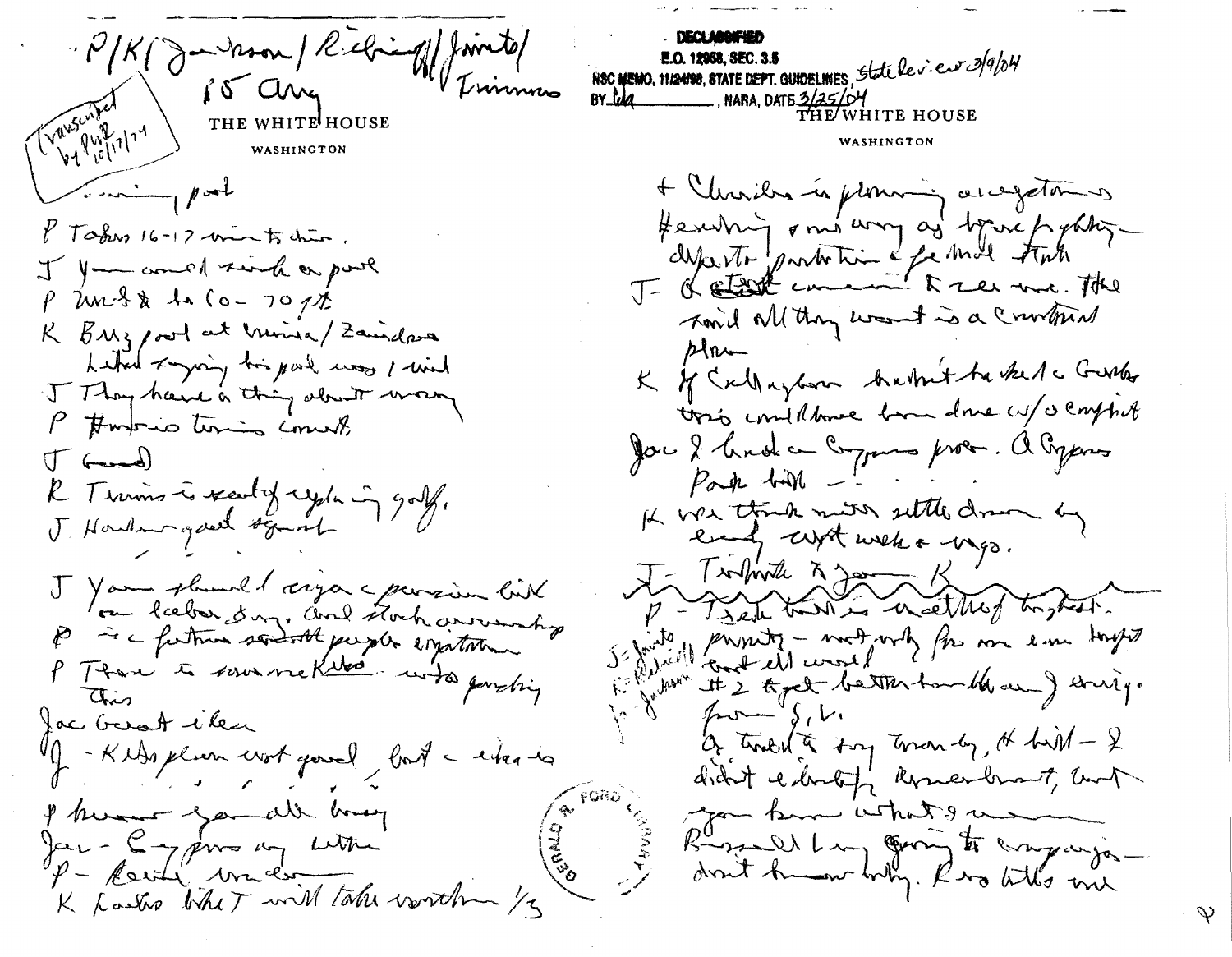## THE WHITE HOUSE THE WHITE HOUSE

WASHINGTON WASHINGTON

conoghing is join will. Registrant hove con to no ml, to see With timbre in flore Rouber d'Invention cof Ka Surg des assems + Withres 2507 causes in yorkishy-An had prime la vaz mé u at sigt OUT, He entakent à miliaire inder in porties metunating. His splont writ tyne telling is thirt Burg Agril Cursosmert, diffrantly # 4, Biz would the unimal wap. K B. Kommonder, Song Orypering Toal hing to proper similiarities, food varm to B Je 7 truth and monthing good pray. Reas are person. Reporter bir de from Sv - they more unled good as wonthing a have. They Comment humille that in 4-5 years. We got some bitter changes that Write to truck home in Smatt+

Talk to har many. He up try the abound it. The Luba people are for bity - till - The track hall This motherities Ja - We this his - bird you will put in more emportant by the come contenintat for bringswith R du c text fc littre - un lit by the UP. Ersta legal class. For example, and cause no transler Wir to fam as permant typing  $\rightarrow$ le 2 avriro, One is haven rout. not post junish - all Jethnic gonges. thougan turns, lost with wellagry. Thing horniting I know - Hence 5 was <u>hotering</u> for Big proties character to 24, Durchland being the provision K They have specifiedly some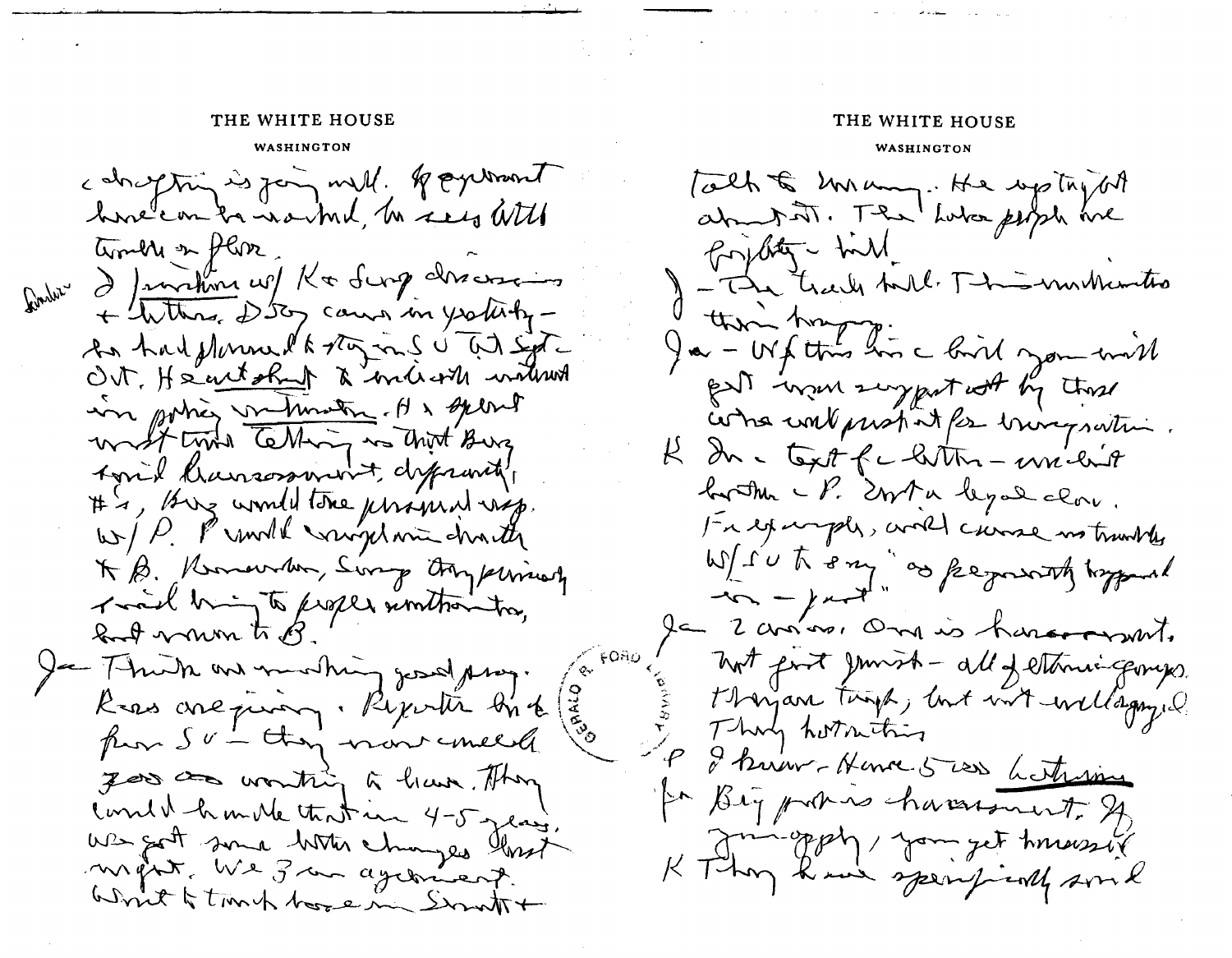WASHINGTON those wondered only plan. May turn program P de marine que that if we get a per t , I vortation want the me 24 month cont  $\lambda x \ll$ . R Think has been won't quest camp movemy are, when and cut lurt hourn - c 60 as figure Is that unhatre R 2 maines 21 de province à ministre of bort was don't know that, They don't won't to homets xpcl x mouto proto They say applications bropping harmond fine E. World with him if animaring mtins. a hot ususming, country formes are tony hot. Out A avenil quotas, Schranier

# THE WHITE HOUSE THE WHITE HOUSE WASHINGTON With Uspruse, + mitropositestin. a mik hith would day poury ration would have project  $\sim$ K I hat en com bind or Ja Mis omeils your hi areas w/a protto. We must have 73 figural banne chis your time K If your relation of opphrouts, a von hususment et stood working they hap their and Ja Thry many on security charina (Read Cost contr they cand drive ofthe 3 years) Ttais à générationnement. Un? that IV im ever houble was dans vont to port them into Druer. MFNS foures of pendent them. The credits & is toming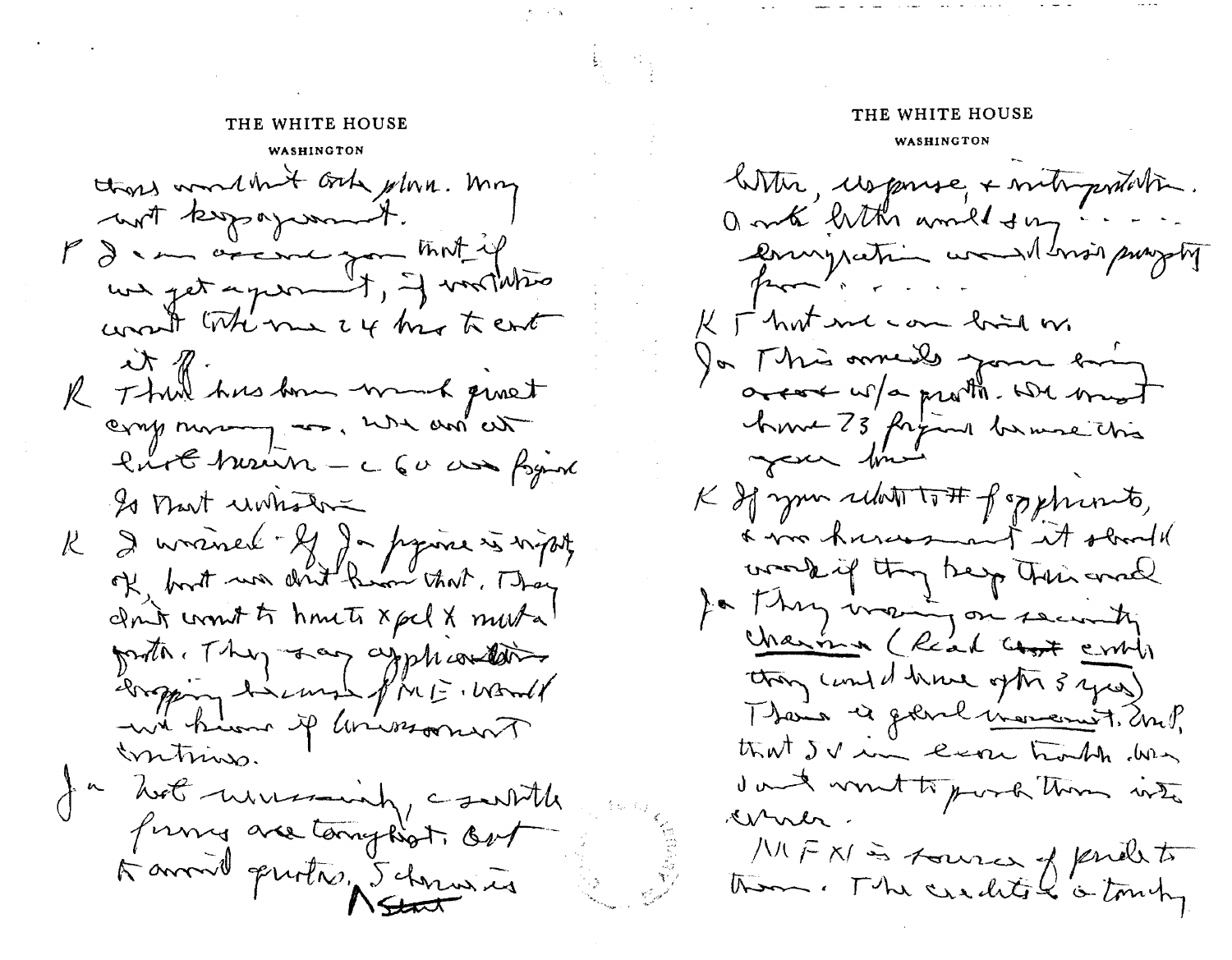## WASHINGTON WASHINGTON

au ce immer thy don't hun ong thing to sail that dinnet upon US communités dit, almonte They have hydro panner a Karse portin ung plomet (40 % inget is power) but P & grand outstreath for NW-N quien Il parritant to tout of the continuous (1) assurances they & I have given, wis kind a chit to warner Ja kussermann. Jury but or warm arritmenty (Récords) This campa tanguage. This is also your children CD Is Home build on demand of containty. Harrie 1 mg is 4 articles. Let une physical They and anistricity whould come all. Then a church and 1 oggely to commit who dend mit groot when I good don't want

## **THE WHITE HOUSE THE WHITE HOUSE**

to point you on many to frames  $uy'_{\ell}$  =  $SU^{\prime\prime}_{\ell}$  We thought to put we place where it has to the proved thing and writching. The unimon oringothin makes it an oppimiting centin, and a wit off. for This invitand WD in Those I bunk Phedrice, marré a 12 mas - Mart + auto for x temsion. Emg approvedly organizate. Huin de mi avant pottle up. Je We considerate in most with which - days. We would great - highersomwe strathy. SU comet MIX commently & big brook this by unique. Theiluts alev. fu Everything. L'astrat monies me. Mary hus a mon jour withing every your, was now have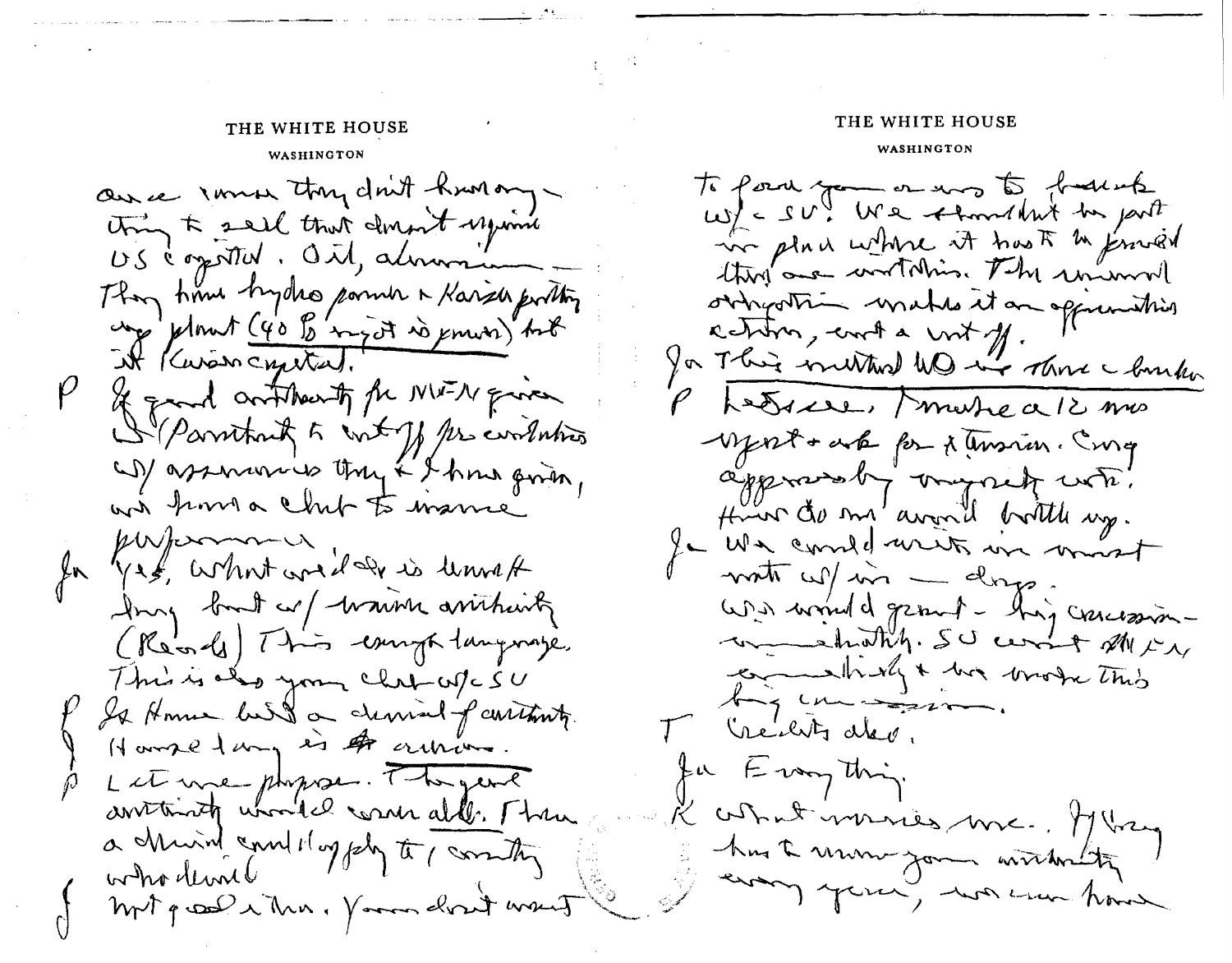## THE WHITE HOUSE

#### WASHINGTON

this built of drawing way year I we could'd mate 1mg that Pres hors ugat to comment then this will continue for 1 years. P & cambinaire jointer which Chite a monin .... Sprage this worth and wonded have to have prompt resolution. Ja Wh word have providing to we ear pompt a time  $K$  kel a campion of  $\mathcal{F}$  by ev/chita. The contropolition stutomonto ossalval - crund - We trig words, obmin this little ho dis agreement cost wo on what performed must be, port turn to met it. The history return with is cat, FORD?  $\psi \wedge Cov_{\mathcal{I}}$ ButKhook how to S.V Ama to chostrogenist Post, objective  $K$ 

#### THE WHITE HOUSE

#### WASHINGTON

& what we write drun. V Take non-portif Louty. we women's an interpretation about Fr. Ba mu + SUl warned post re expandly opposite. hat SUsing what is words. P othert will a year uppert bonsmes untures J Emer if we cent of vartiable brake could continue. P write me you white a portionalis manday & this. for the, just vien- number states. If It me would at opper to the  $\mathcal{S}$  and  $\int$  a cM. K Home don't Rommondians? for you would senk some moments. Rourannes day they want trave any prob. I Supposing Romania purposes + S'à dorsait. Honormul no hur Me Junt. I can wonder work that ont-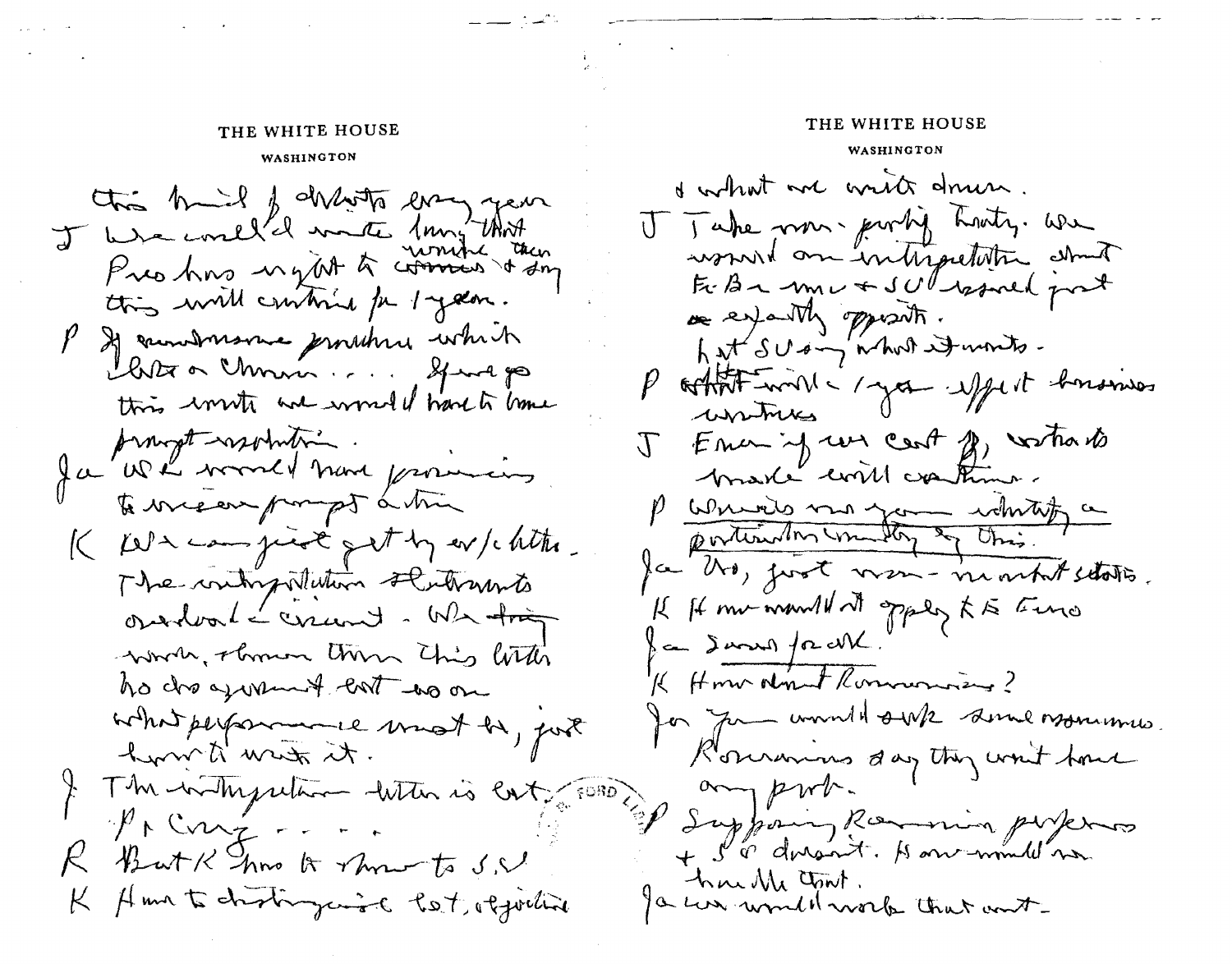### THE WHITE HOUSE

WASHINGTON Jan-Ostro & Toutoult Franceson + he said the pot prov. I had they styped to course SU debit PRC sont jet messais. K Because they won't to bey INFA for SV. Scarp this girl fortun in PRL In Thoughough throwth will construct Em. Ehm wonte k toth & lower fritt  $m_{\text{min}}$ J- Conglaint in Junish cruming tront SU has curt saite & They strucked-rate rate theyal and numer to whom good formity. I wish no. Serves on high visability twick Thy also frais muradas, as a partir. I don't hang this heaven is/artful largen le une cam make to 1 on women don't wont a hilatomy ayunt tut FRG-SUG offer to this - This again it

## THE WHITE HOUSE

#### WASHINGTON

te for what care/want. Which hit want orther agenerate to I wont against this prota. P I am weaked and longinge. I mondel peroper blunhet constants  $\omega/\omega$  for  $\kappa \cdot \omega$ Lists get technics together T sur le monde un til mit. for [ his to the string has to Mar Amon amthing. J & come use which we with and our marines if he harmies it condit to king Jackson annal W/ sans parties a voy waiver. Go wade How about woming swingert to offer the - aten prod off. won work me Jan harts go for the to work work-We hauning. Istron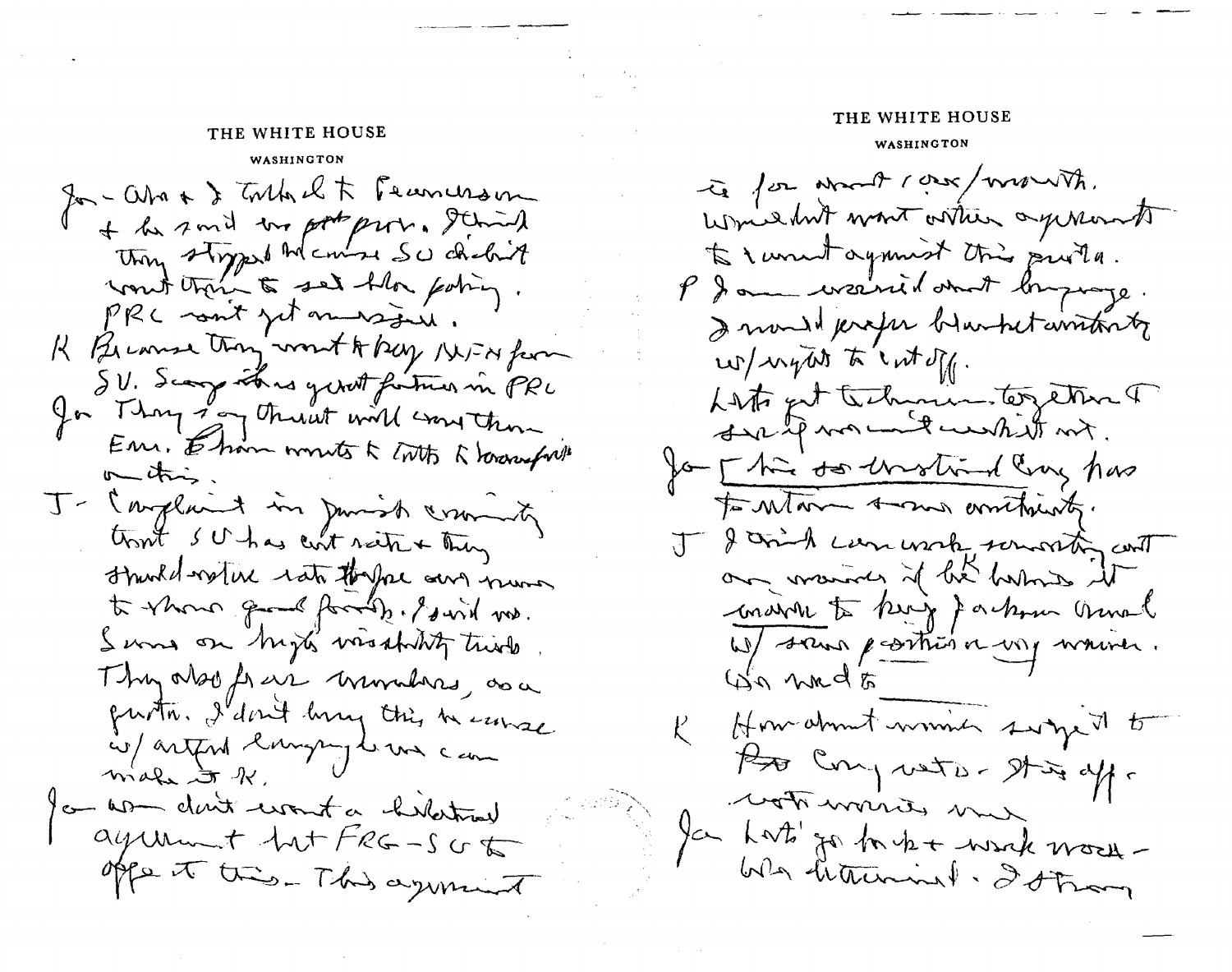### THE WHITE HOUSE

### THE WHITE HOUSE

#### WASHINGTON

responts of trade int was petting the pressure for If hard 3 points sommed to bite & making printing What any topress. Uning complementing Veronentime en 100 for 12 most imp permany bjøbe comment out with commission - Point Don't W. Scthick Assolution of the property. J Odé, un comment y hommandy provide to home

WASHINGTON

a trouble hill Ja Jan a ville cours that chose The problem humor dhang Konnasment, most ving. that is in my of listing, 2 I work in On en mor hanne chebring & people teaming, that I what we most we in good shops taking slanded for alward out) Woodbrug & mm la R - A 102 to alde cranos in sou daying